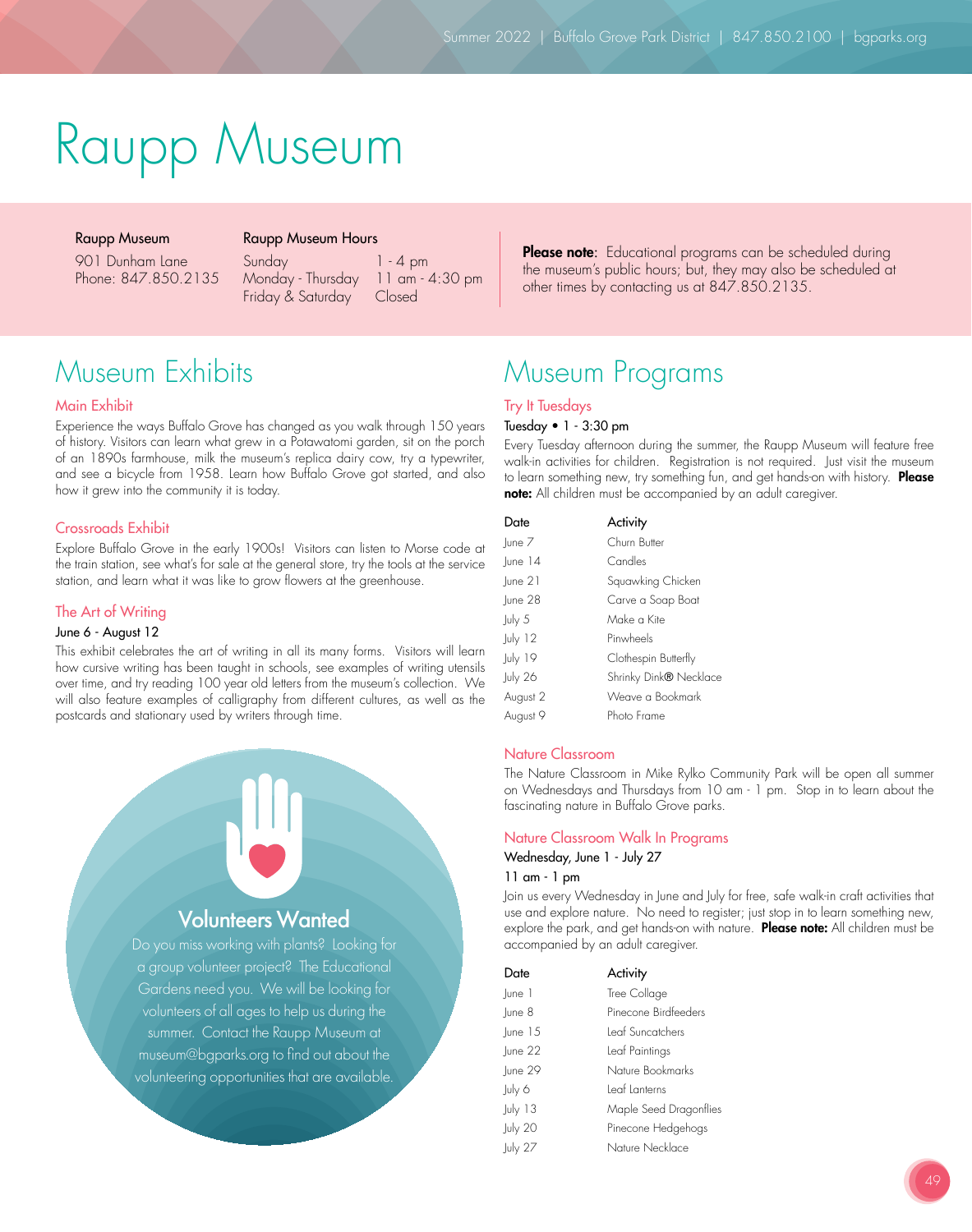# Museum Programs

# Buffalo Grove Unplugged

Saturday, July 9 5 - 7 pm

# Educational Gardens in Mike Rylko Community Park

Turn off the devices and tune in to nature. Buffalo Grove Unplugged is part of a statewide movement to get people to unplug, go outside, and enjoy the natural world. We will be celebrating with acoustic music and a picnic dinner. Feel free to bring your own picnic. Acoustic music will be provided by students and teachers from School of Rock Arlington Heights.

# CSI 1930 Camp In A Bag

We supply the story; you solve the crime! This camp-in-a-bag lets campers become history detectives on their own schedule. You will get a video link describing a historic attempted kidnapping in Buffalo Grove, and then work on solving the crime through additional detective activities from the past and present. We will take fingerprints, make a plaster cast of a footprint, extract DNA from a strawberry, and try invisible ink. We supply all of the materials and directions, except for the strawberry. Can you figure out who tried to kidnap Farmer Popp? Camp bags will be available to be picked up at the Raupp Museum June 13 - June 20. For more information, contact us at 847.850.2135 or museum@bgparks.org.

Age: 8 - 13 years

Code R/NR Fee

160760-01 \$25/\$31

Location: Raupp Museum

# Grandma Camp In A Bag 1950s

Visiting grandchild or grandparent? Let us do the planning for you. This camp-ina-bag lets campers Flashback to the 1950s! Introduce your grandchild to some of the fun from when Buffalo Grove was just starting out. Campers will get a video link talking about what life was like in Buffalo Grove in 1958, with activities from the past to then try. Projects and activities include playing marbles, making a striped Jello® mold, creating Shrinky Dinks® jewelry, and making a memory book, using vinyl records. We supply all of the materials and directions; you just come for the fun. Camp bags will be available to be picked up at the Raupp Museum June 13 - June 20. For more information, contact us at 847.850.2135 or museum@bgparks.org.

Age:  $5 - 12$  years

| Code       | R/NR Fee  |
|------------|-----------|
| 1,50980-01 | \$20/\$25 |

Location: Raupp Museum

# Candlesticks & Coffee

Join the museum staff for a guided nature walk in Mike Rylko Community Park, followed by a craft done outside, under the pavilion roof of our Nature Classroom. Everyone will make cement candleholders, decorated with natural materials that we gather on the walk. We'll supply the coffee! For more information, contact us at 847.850.2135 or museum@bgparks.org.

Age: 10 years and up

| Code              | Dav | Date                   | Time            | R/NR Fee |
|-------------------|-----|------------------------|-----------------|----------|
| 110711-01 Wed     |     | lulv 13                | $10 - 11:30$ am | \$10/13  |
| Instructor: Staff |     | Location: Raupp Museum |                 |          |

# Brownie Badge Day

Girls will work on their Inventor, Letterboxing and Bugs Badges. Individual Scouts are welcome to the program; you do not have to register as a troop. For more information, contact the Raupp Museum at 847.850.2135 or museum@bgparks.org.

| Age: $7 - 10$ years      |     |        |                        |      |
|--------------------------|-----|--------|------------------------|------|
| Code                     | Day | Date   | Time                   | Fee  |
| 160725-01 Fri            |     | luly 8 | 10 am - 12 pm          | \$10 |
| <b>Instructor:</b> Staff |     |        | Location: Raupp Museum |      |

# Boy Scout Badge Day

Individual Scouts from any troop are welcome to participate in Badge Day at the Raupp Museum. By the end of the program, participants will have completed all the requirements necessary to earn their Archaeology Merit Badge, and 2 requirements towards the Indian Lore Merit Badge. The instructor is a qualified merit badge counselor, and will be able to sign badge cards. For more information, contact the Raupp Museum at 847.850.2135 or museum@bgparks.org.

# Age: 10 - 18 years

| Code                     | Dav | Date  | Time                   | Fee  |
|--------------------------|-----|-------|------------------------|------|
| 160711-01 Mon            |     | Aug I | 10 am - 12 pm          | \$10 |
| <b>Instructor:</b> Staff |     |       | Location: Raupp Museum |      |



# Museum At Your Virtual Meeting

Make your meeting memorable! The Raupp Museum can provide the guest speaker for your next community or club meeting, whether it is in person or virtual. Museum speakers are available for afternoon and evening presentations. To learn more, contact museum@ bgparks.org.

# Presentation Topics

- Ballots, Babes and Beer
- Buffalo Grove Then and Now
- Murder On The Meadow
- Save Your Receipts
- Saving Your History On A Budget
- What's in Style? 1890